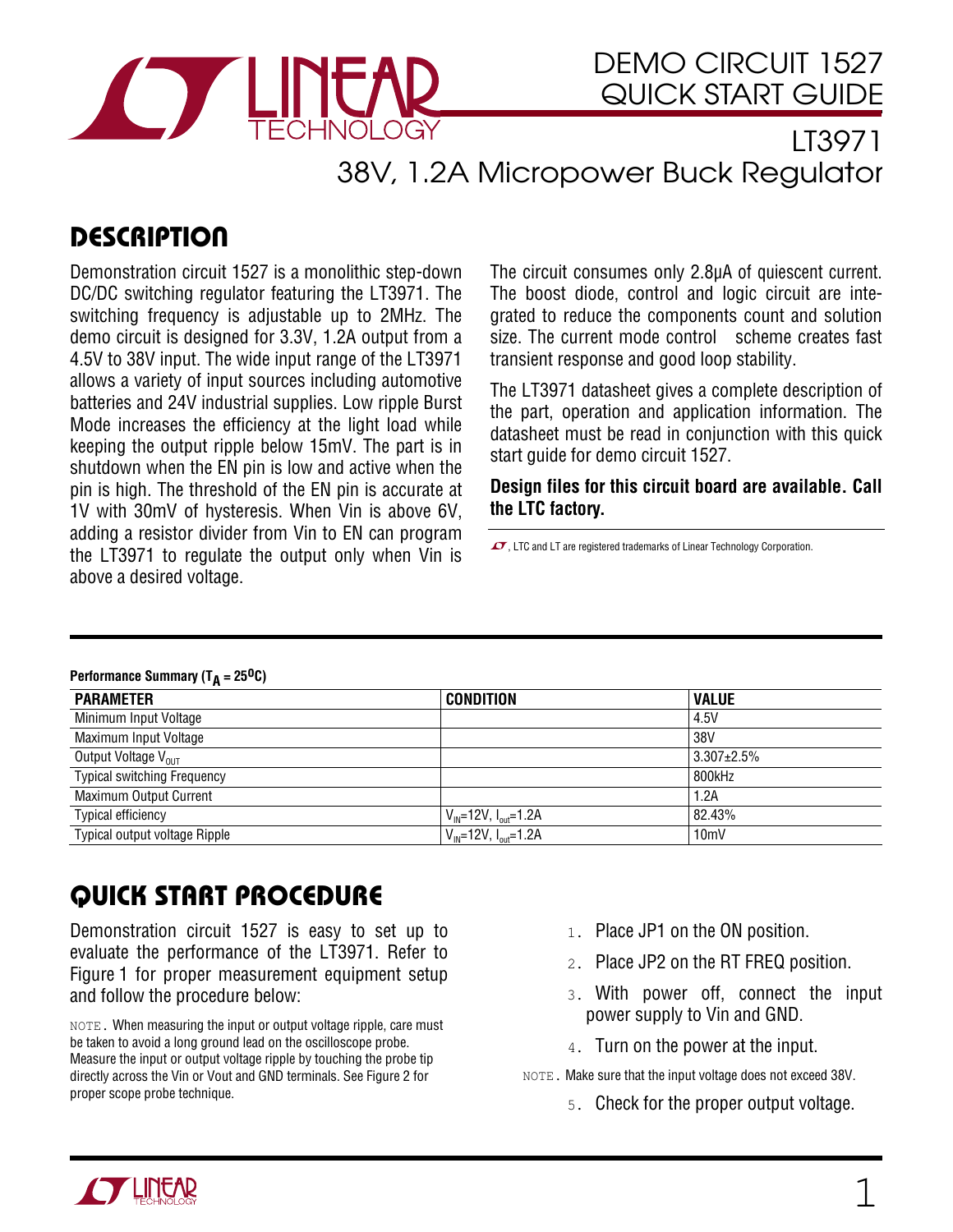NOTE. If there is no output, temporarily disconnect the load to make sure that the load is not set too high.

> 6. Once the proper output voltage is established, adjust the load within the operating range and observe the output

voltage regulation, ripple voltage, efficiency and other parameters.



**Figure 1. Proper Measurement Equipment Setup** 



**Figure 2. Measuring Input or Output Ripple**